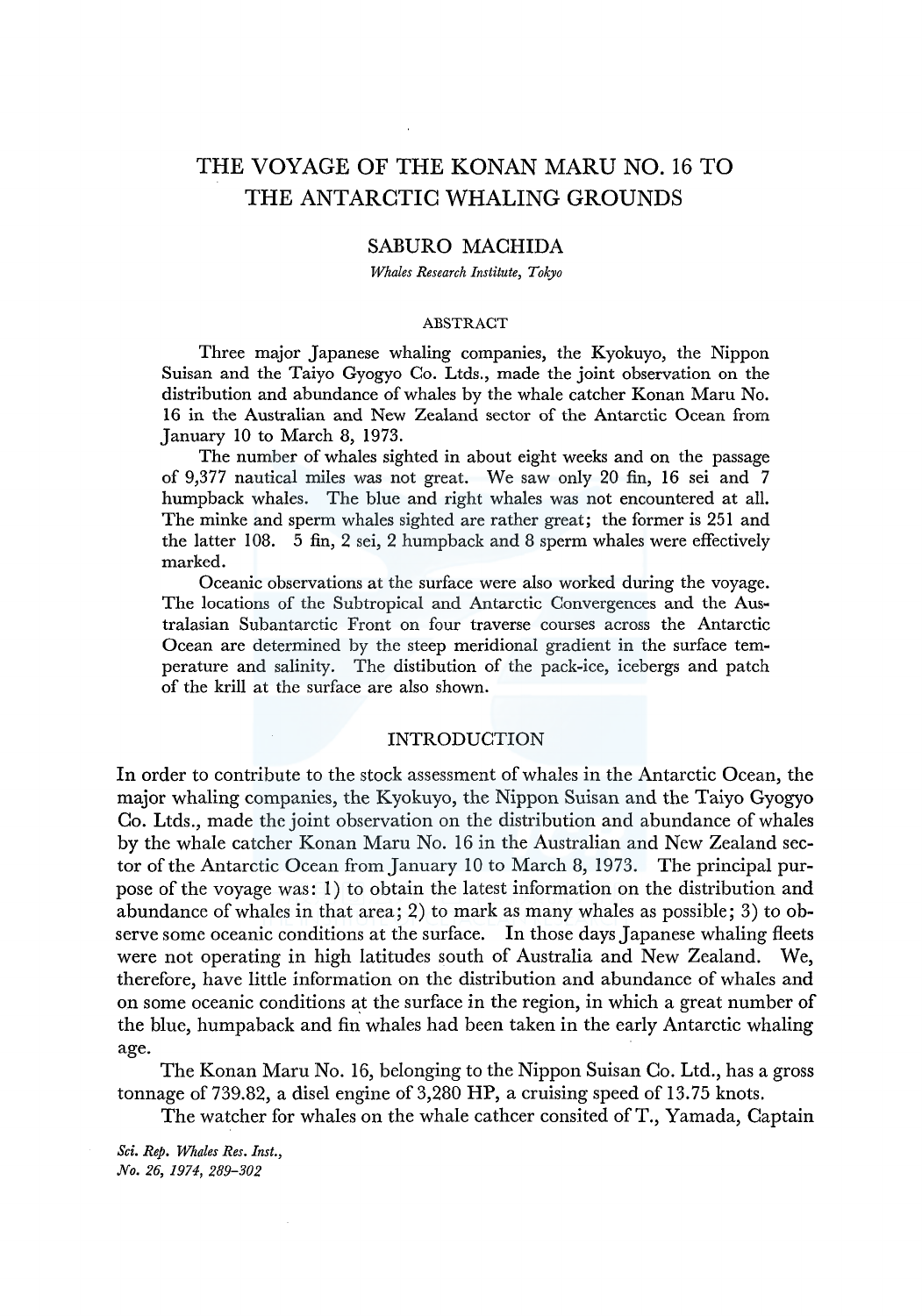

Fig. 1. Voyage of the Konan Maru No. 16 the first period from January 10 to Febmajor species sighted, observed edge of encountered on the traverse courses,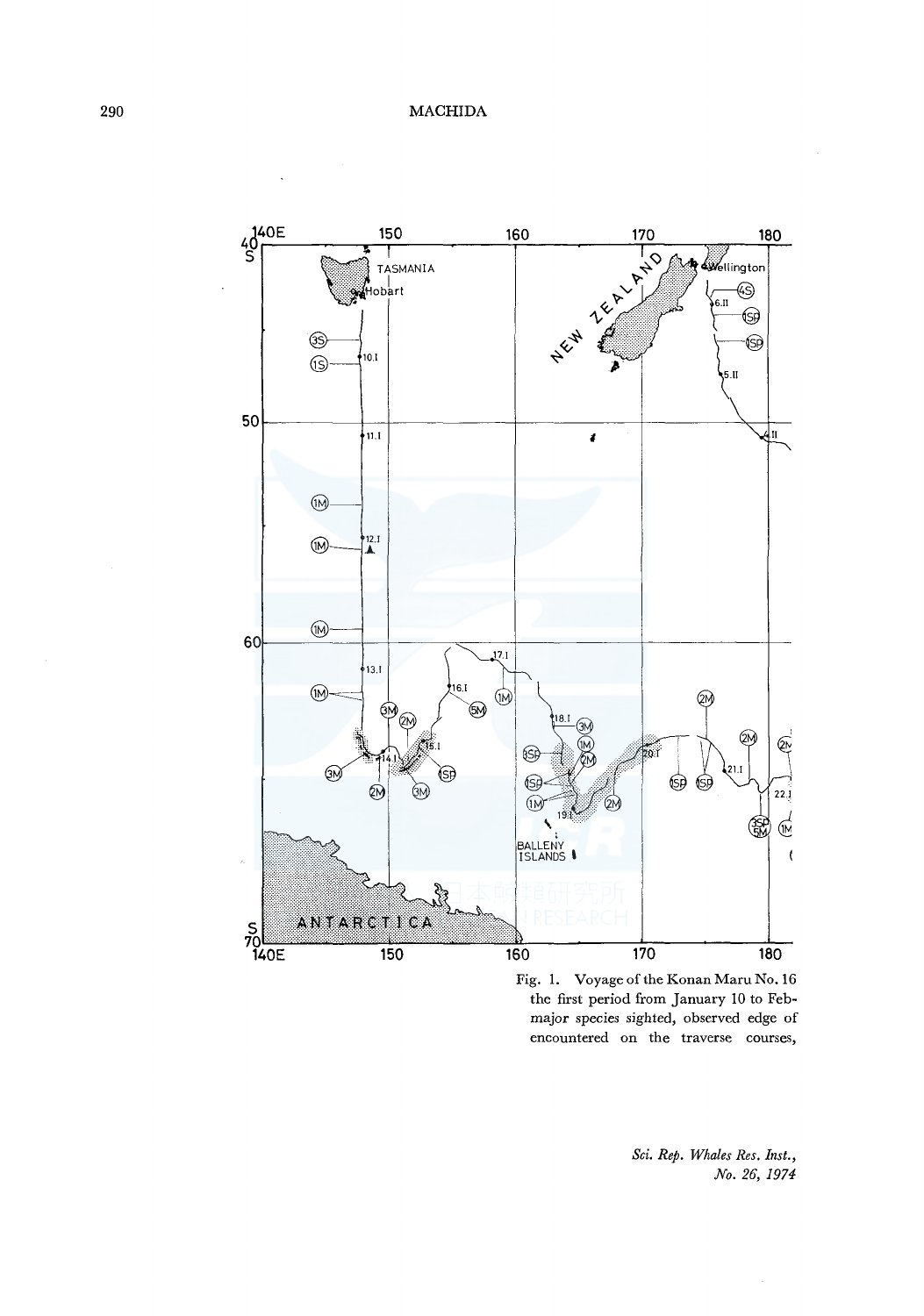

in the Antarctic whaling grounds during ruary 6, 1973. Ship's track, whales of the pack-ice, northern limit of icebergs and range of the krill patch observed.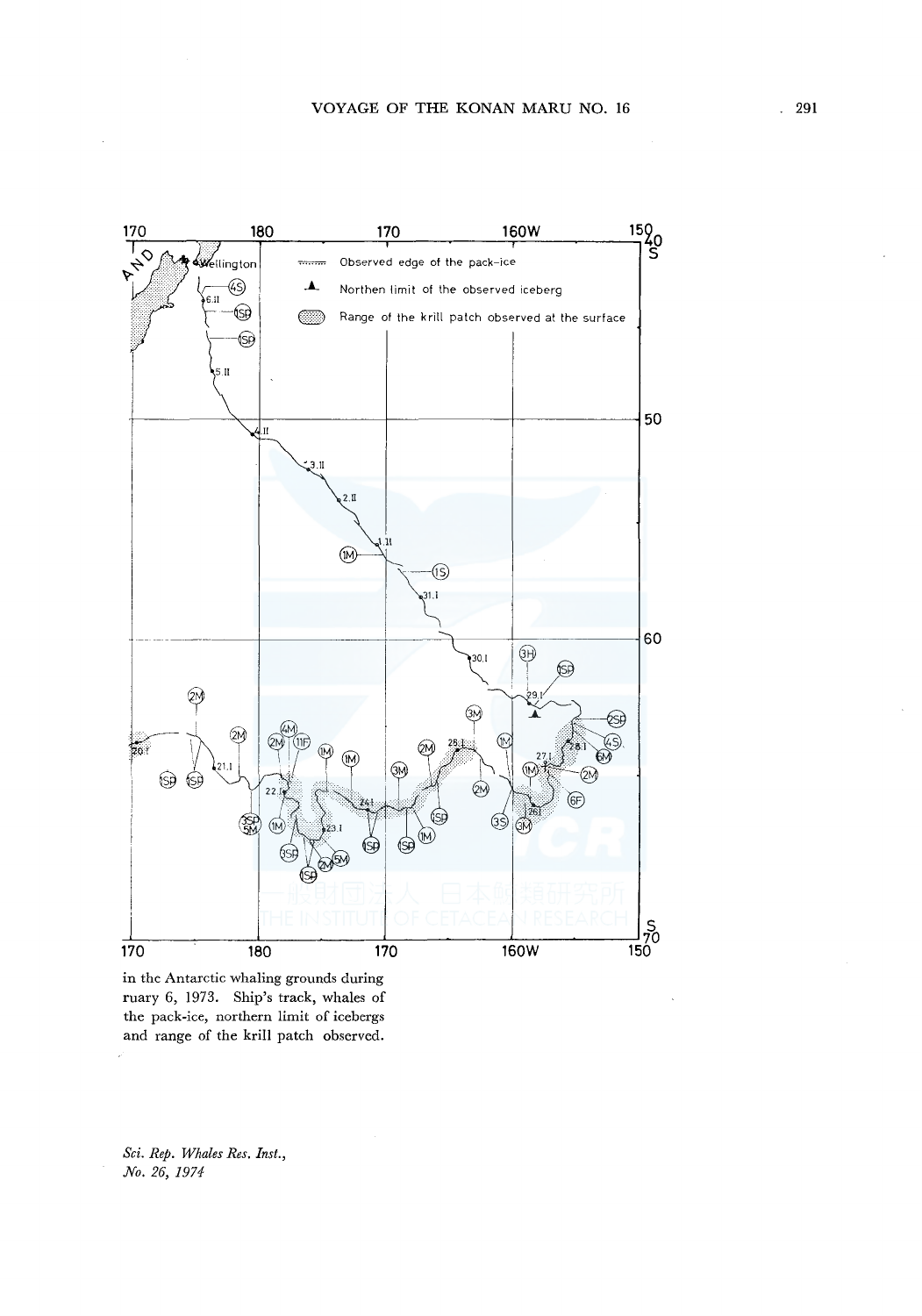

Fig. 2. Voyage of the Konan Maru No. 16 the second period from February 8 to major species sighted, northern limit of courses and range of the krill patch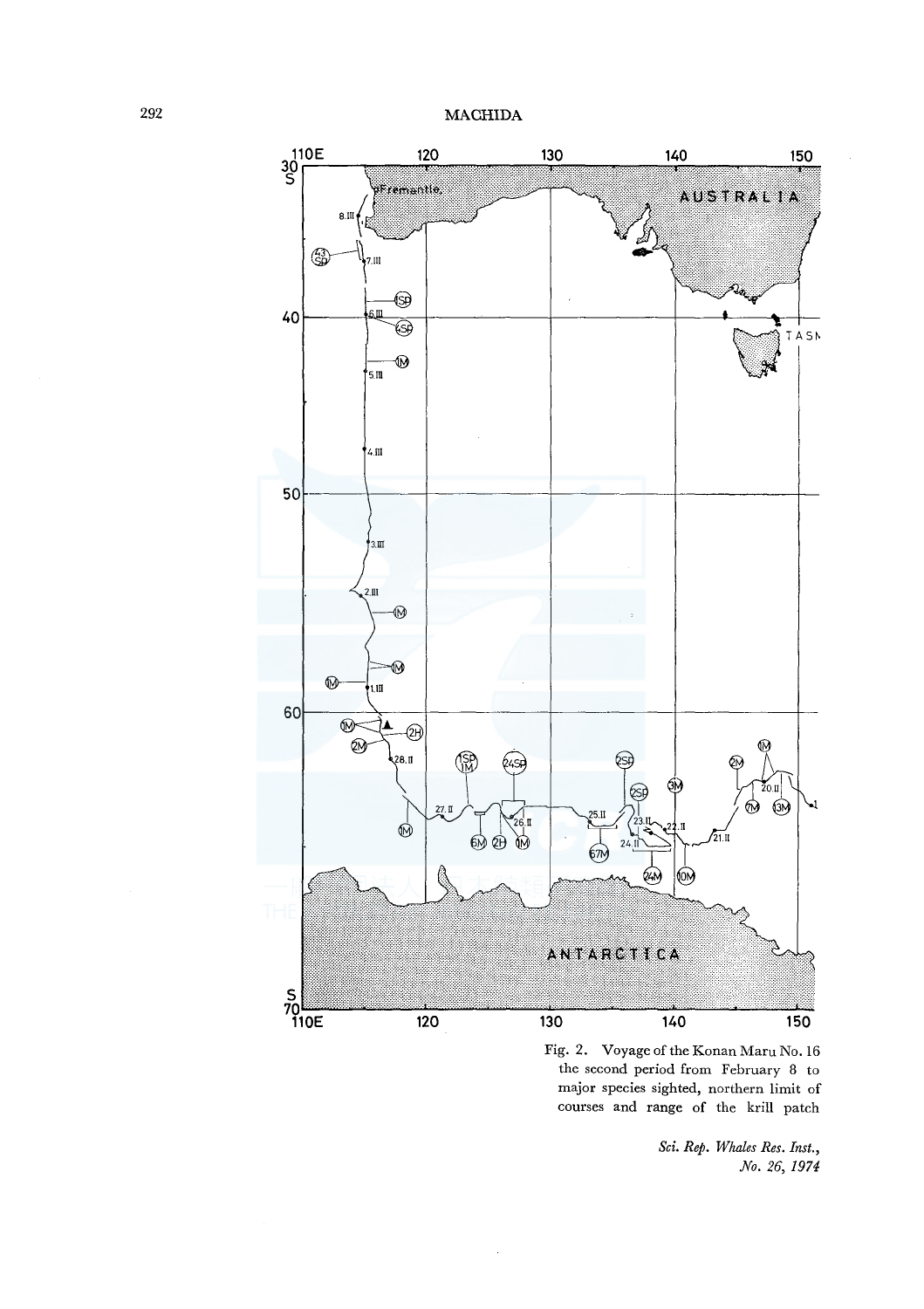

in the Antarctic whaling grounds during March 8, 1973. Ship's track, whales of icebergs encountered on the traverse observed.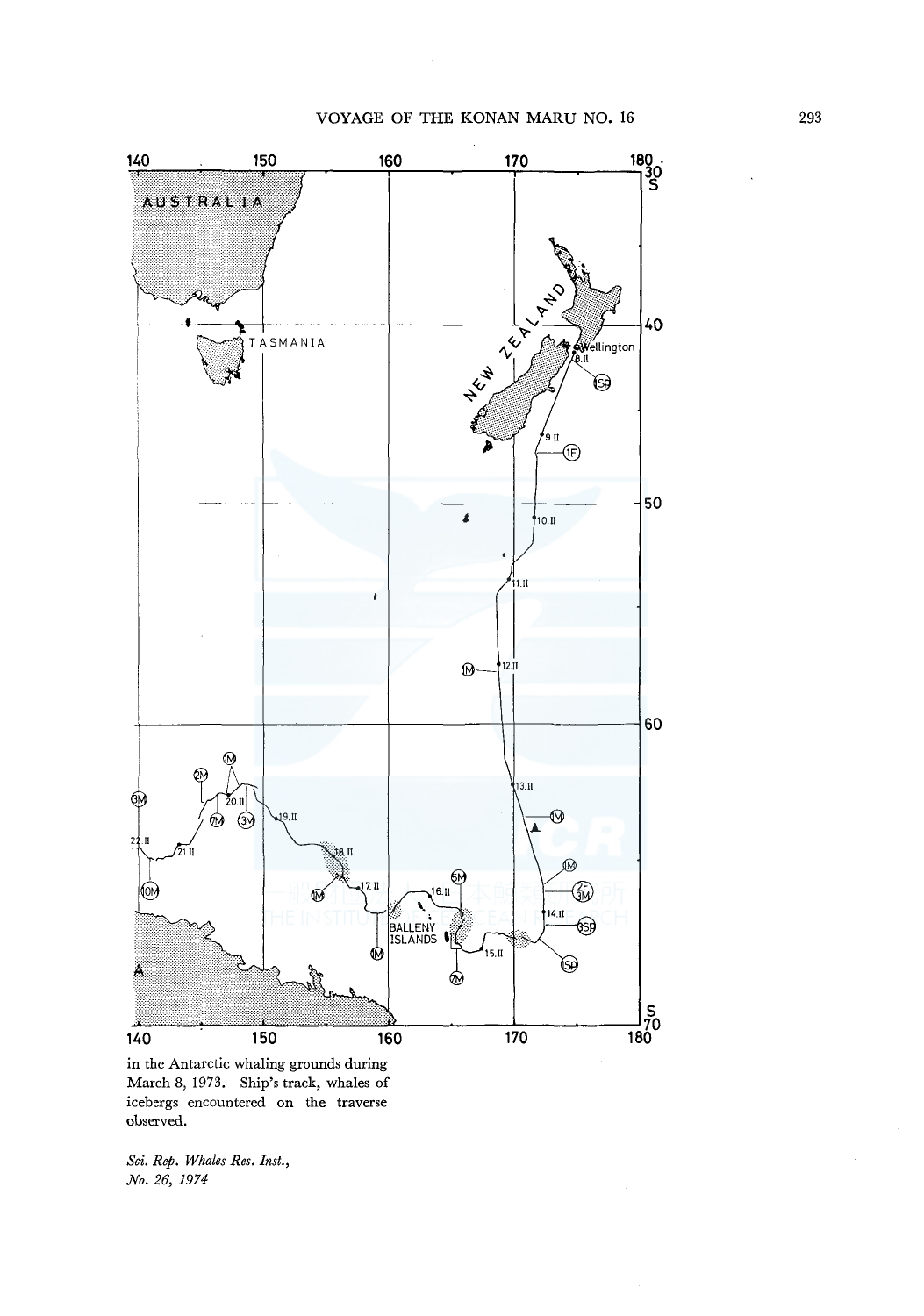### 294 MACHIDA

and Leader of the sighting observation; H., Kano (Captain of a whale catcher of the Kyokuyo Co. Ltd.); S., Isobe (Chief Officer of a whale catcher of the Taiyo Gyogyo Co. Ltd.); the officers and crew of the ship. They have excellent experience in whaling more than twenty years. I get on board the ship in order to make some oceanic observations at the surface in the Australian and New Zealand sector of the Antarctic Ocean.

A continuous sighting for whales was usually maintained on the cross net (two watchers) and on the upper bridge (three ones) from dawn untill dusk every day, except on when visibility is poor and heavy seas greatly disturb our sighting observation. We, therefore, can look out over the horizon as far as 6 to 7 nautical miles from the cross net in good visibility. On all nights in higher latitudes than about 60° S except on when the weather or schedule gave us reason to steam, we lay stopped to avoid missing whales in the hours of darkness. For the same reason we steamed slow speed in heavy rain, fog and snow; when the weather was very thick we would stop untill it cleared.

# WHALES SIGHTED AND MARKED

The voyage of seeking after whales by the Konan Maru No. 16 consisted of two periods in the Australian and New Zealand sector of the Antarctic Ocean from January to March, 1973. The first period was occupied on the passage from Hobart to Wellington between January 9 and February 6 (Fig. 1 ). In the second period the whale sighting was occupied on the course from Wellington to Freemantle during February 8 and March 8 (Fig. 2). There is no need to describe in detail the whole of about eight weeks occupied in sighting for whales, but reference should be made to the ship's track, location of major whales encountered, distribution of observed edge of the pack-ice and some oceanic conditions at the surface in Figs. 1-6, and in Tables 1 and 2. In general it may be said that the Konan Maru No. 16 steered easterly courses in the first period and westerly ones in the second period by passing through the grounds in which favorite haunts and dense local concentrations of the blue, fin and humpback whales had been located in the early Antarctic whaling age.

As is given in Tables 1 and 2, and Figs. 1 and 2, major whales sighted in the two periods are not as great as we had hoped, except the minke and sperm whales. We could not saw the blue and right whale at all, and fin whales encountered was 20 in about two months. I wonder whether the very few numbers of the fin sighted are reflected in the size of their stocks in the Australian and New Zealand sector of the Antarctic Ocean? 19 among 20 fins were distributed in the South Pacific Antarctic Ridge region.

Although we observed on the grounds in which most humpback whales had been taken by early pelagic expeditions, only 7 individuals were encountered there. Two humpabacks sighted in  $60^{\circ}53'$ S, 116°30'E on February 28 were adult and calf. It may be said the stock of the southern humpback groups IV and V does not recovered yet well.

We observed 16 sei whales, 8 of which were distributed in the Subtropical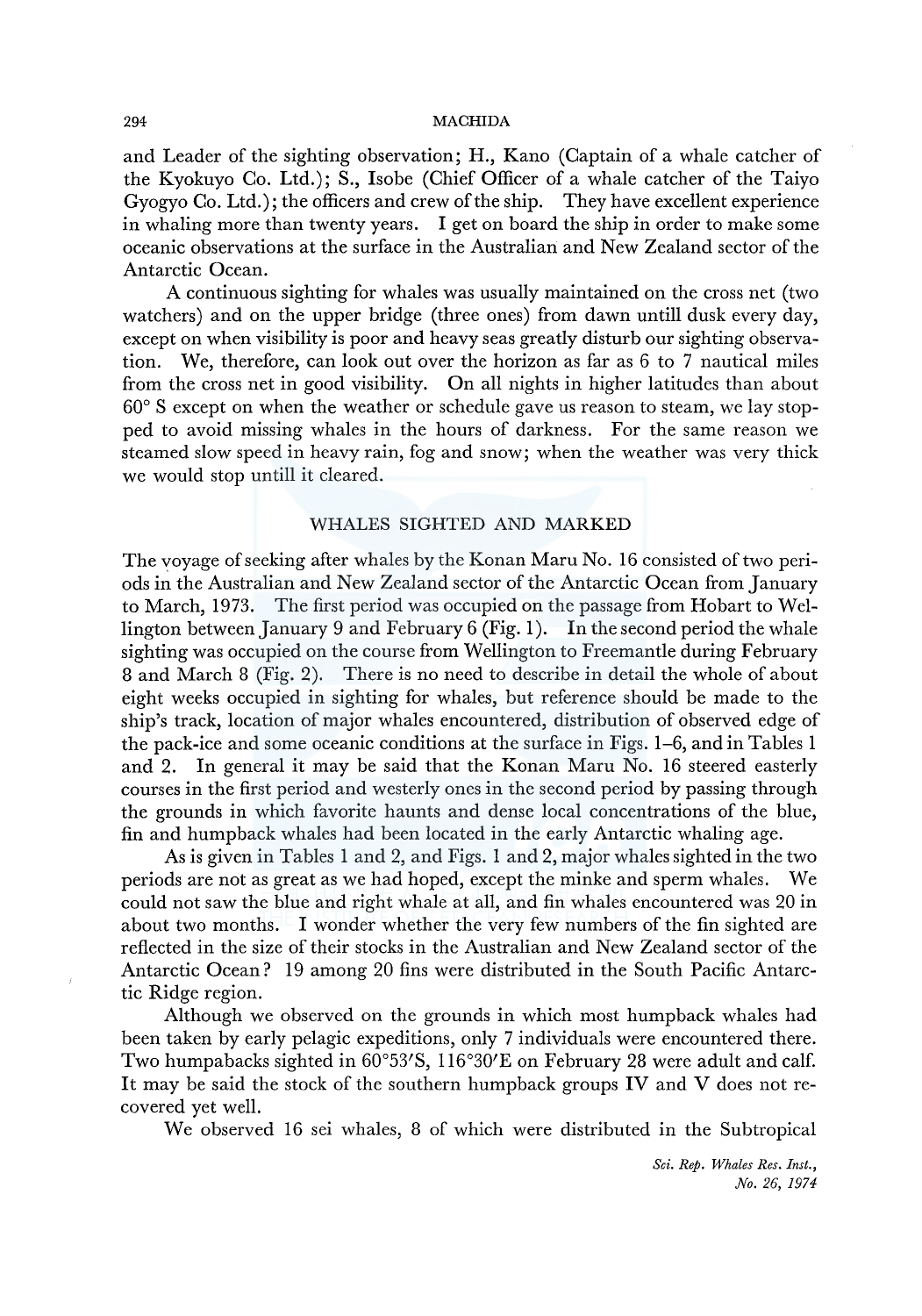## VOYAGE OF THE KONAN MARU NO. 16 295

|    |      |                           |                    |                    |                                | ZEALAIND SECTOR OF THE ANTARGITY OGEAN.<br>AND WHALES MARKED EACH DAY. |                     |                                    |       | MITTER OTALITED |                  |               |                        |                  |                  |                  |
|----|------|---------------------------|--------------------|--------------------|--------------------------------|------------------------------------------------------------------------|---------------------|------------------------------------|-------|-----------------|------------------|---------------|------------------------|------------------|------------------|------------------|
|    |      |                           |                    | Sighted            |                                |                                                                        |                     | Major species of whales<br>sighted |       |                 |                  | Whales marked |                        |                  |                  |                  |
|    | Date | Noon                      | Position           | Dis-<br>mile)      | tances Hours<br>(naut. (h.m.)) | Sea<br>condi-<br>$\[\tan(1)\]$                                         | Visibility ~<br>(2) | Fin                                | Hump. | Sei             | Minke            | Sperm         | $\mathbf{F}\mathbf{m}$ | Hump.            | Sei              | Sperm            |
| 10 | 1    | 46°29'S                   | 147°47' E          | 143                | 15 30                          | Bad                                                                    | Good                |                                    |       | 4               |                  |               |                        |                  |                  |                  |
| 11 |      | 50°35'S                   | 147°54′ E          | 188                | 1600                           | Bad                                                                    | Moderate            |                                    |       |                 |                  |               |                        |                  |                  |                  |
| 12 |      | 55°31'S                   | $147°56'$ E        | 207                | .1640                          | Good                                                                   | Moderate            |                                    |       |                 | 2                |               |                        |                  |                  |                  |
| 13 |      | $61^{\circ}01^{\prime}S$  | 149°25′ E          | 238                | 1620                           | Moderate Bad                                                           |                     |                                    |       |                 | 3                |               |                        |                  |                  |                  |
| 14 |      | $64^{\circ}05^{\prime}S$  | 149°25' E          | 160                | 1600                           | Bad                                                                    | Bad                 |                                    |       |                 | 8                |               |                        |                  |                  |                  |
| 15 |      | 63°40'S                   | 152°41′ E          | 168                | 17 20                          | Moderate Bad                                                           |                     |                                    |       |                 | 5                | ı             |                        |                  |                  |                  |
| 16 |      | $61^{\circ}42^{\prime}S$  | $154^{\circ}43'$ E | 180                | 1635                           | Moderate Good                                                          |                     |                                    |       |                 | 5                |               |                        |                  |                  |                  |
| 17 |      | $60^{\circ}42^{\prime}S$  | $158^{\circ}11'$ E | 207                | 16 55                          | Bad                                                                    | Good                |                                    |       |                 | 1                |               |                        |                  |                  |                  |
| 18 |      | $62^{\circ}51^{\prime}S$  | 162°52' E          | 203                | 1730                           | Bad                                                                    | Good                |                                    |       |                 | 3                | 3             |                        |                  |                  | $\boldsymbol{2}$ |
| 19 |      | 65°58′S                   | $164^{\circ}38'$ E | 205                | 16 50                          |                                                                        | Moderate Moderate   |                                    |       |                 | 5                | 2             |                        |                  |                  |                  |
| 20 |      | $63^{\circ}53^{\prime}$ S | 170'26'E           | 195                | 16 30                          | Bad                                                                    | Good                |                                    |       |                 | $\boldsymbol{2}$ | $\mathbf{1}$  |                        |                  |                  |                  |
| 21 |      | 64°49'S                   | 176°40′ E          | 211                | 1705                           | Moderate Good                                                          |                     |                                    |       |                 | 9                | 5             |                        |                  |                  |                  |
| 22 |      | 65°20′S                   | 177°54'W           | 183                | 1520                           | Moderate Good                                                          |                     | 11                                 |       |                 | 7                |               | 2                      |                  |                  |                  |
| 23 |      | $66^{\circ}46^{\prime}$ S | 175°12'W           | 183                | 16 50                          | Good                                                                   | Good                |                                    |       |                 | 8                | 5             |                        |                  |                  |                  |
| 24 |      | 66°11'S                   | 171°23'W           | 207                | 1540                           | Good                                                                   | Good                |                                    |       |                 | 5                | 3             |                        |                  |                  |                  |
| 25 |      | $64^{\circ}18^{\prime}$ S | 164°40'W           | 228                | 15 55                          | Moderate Good                                                          |                     |                                    |       |                 | 7                | 1             |                        |                  |                  |                  |
| 26 |      | 66°00'S                   | 158°24'W           | 205                | 1715                           | Moderate Good                                                          |                     | 6                                  |       | 3               | 5                |               | 3                      |                  | 1                |                  |
| 27 |      | 64°39'S                   | $157^{\circ}26'W$  | 12                 | 1 10                           | Good                                                                   | Bad                 |                                    |       |                 | 1                |               |                        |                  |                  |                  |
| 28 |      | 63°48′S                   | 155°36'W           | 221                | 1700                           | Moderate Good                                                          |                     |                                    |       | 4               | 7                | 2             |                        |                  | 1                |                  |
| 29 |      | 62°27'S                   | 158°47'W           | 211                | 16 55                          | Moderate Good                                                          |                     |                                    | 3     |                 |                  | 1             |                        | $\boldsymbol{2}$ |                  |                  |
| 30 |      | 60°43'S                   | 163°27'W           | 201                | 16 15                          | Moderate Good                                                          |                     |                                    |       |                 |                  |               |                        |                  |                  |                  |
| 31 |      | 58°18′S                   | $167^{\circ}18'$ W | 196                | 1645                           | Moderate Moderate                                                      |                     |                                    |       | 1               |                  |               |                        |                  |                  |                  |
| 1  | п    | 55°57'S                   | 170°43'W           | 205                | 1640                           | Bad                                                                    | $_{\rm Bad}$        |                                    |       |                 | 1                |               |                        |                  |                  |                  |
| 2  |      | 53°57'S                   | 173°32'W           | 116                | 15 50                          | Bad                                                                    | Good                |                                    |       |                 |                  |               |                        |                  |                  |                  |
| 3  |      | 52°26′S                   | $176^{\circ}11'W$  |                    | no sighting                    |                                                                        |                     |                                    |       |                 |                  |               |                        |                  |                  |                  |
| 4  |      | 50°38'S                   | 179°20' E          | 160                | 1250                           | Moderate Bad                                                           |                     |                                    |       |                 |                  |               |                        |                  |                  |                  |
| 5  |      | 47°21'S                   | $176^{\circ}13'$ E | 197                | 14 40                          | Moderate Good                                                          |                     |                                    |       |                 |                  | 1             |                        |                  |                  |                  |
| 6  |      | 43°34′S                   | 175°27′ E          | 183                | 14 35                          | Moderate Good                                                          |                     |                                    |       | $4*$            |                  | 1             |                        |                  |                  |                  |
| 27 |      | working days              |                    | Total 5,013 422 55 |                                |                                                                        |                     | 17                                 |       | 3 $12+4*84$     |                  | 26            | 5                      | 2                | $\boldsymbol{2}$ | $\boldsymbol{2}$ |
| 8  |      | 41°36'S                   | 174°44' E          | 112                | 800                            | Moderate Good                                                          |                     |                                    |       |                 |                  |               |                        |                  |                  |                  |
| 9  |      | $46^{\circ}16^{\prime}$ S | $172^{\circ}12'$ E | 148                | 14 20                          | Moderate Good                                                          |                     | 1                                  |       |                 |                  |               |                        |                  |                  |                  |
| 10 |      | 50°44'S                   | 171°36' E          | 154                | - 14 15                        | Bad                                                                    | Bad                 |                                    |       |                 |                  |               |                        |                  |                  |                  |
| 11 |      | 53°47′S                   | 169°29' E          |                    | no sighting                    |                                                                        |                     |                                    |       |                 |                  |               |                        |                  |                  |                  |
| 12 |      | 57°26'S                   | 168°52' E          | 159                | 1510                           | Bad                                                                    | Good                |                                    |       |                 | 1                |               |                        |                  |                  |                  |
| 13 |      | 62°16'S                   | 169°54' E          | 201                | 1510                           | Moderate Good                                                          |                     |                                    |       |                 | $\mathbf{1}$     |               |                        |                  |                  |                  |
| 14 |      | $66^{\circ}36^{\prime}$ S | $172^{\circ}21'$ E | 182                | 1540                           | Moderate Good                                                          |                     | 2                                  |       |                 | 4                | 4             |                        |                  |                  |                  |
| 15 |      | 67°46'S                   | 167°22' E          | 194                | 1540                           | Moderate Good                                                          |                     |                                    |       |                 | 7                |               |                        |                  |                  |                  |
| 16 |      | $66^{\circ}10^{\prime}$ S | $163^{\circ}15'$ E | 195                | 1600                           | Bad                                                                    | Moderate            |                                    |       |                 | 5                |               |                        |                  |                  |                  |
| 17 |      | $65^{\circ}42^{\prime}S$  | $157^{\circ}33'$ E | 155                | 11 20                          | Moderate Good                                                          |                     |                                    |       |                 | 1                |               |                        |                  |                  |                  |
| 18 |      | 64°53'S                   | 155°33'E           | 93                 | 14 00                          | Bad                                                                    | Moderate            |                                    |       |                 | 1                |               |                        |                  |                  |                  |
| 19 |      | 63°31'S                   | 151°00'E           | 163                | 1530                           | Bad                                                                    | Good                |                                    |       |                 |                  |               |                        |                  |                  |                  |
| 20 |      | $62^{\circ}42^{\prime}S$  | 147°21′ E          | 174                | 14 35                          | Moderate Good                                                          |                     |                                    |       |                 | 24               |               |                        |                  |                  |                  |
|    |      |                           |                    |                    |                                |                                                                        |                     |                                    |       |                 |                  |               |                        |                  |                  |                  |

# TABLE I. VOYAGE OF THE KONAN MARN NO 16 TO THE AUSTRALIAN AND NEW ZEALAND SECTOR OF THE ANTARCTIC OCEAN. WHALES SIGHTED

*Sci. Rep. Whales Res. Inst., No. 26, 1974* 

Continued ...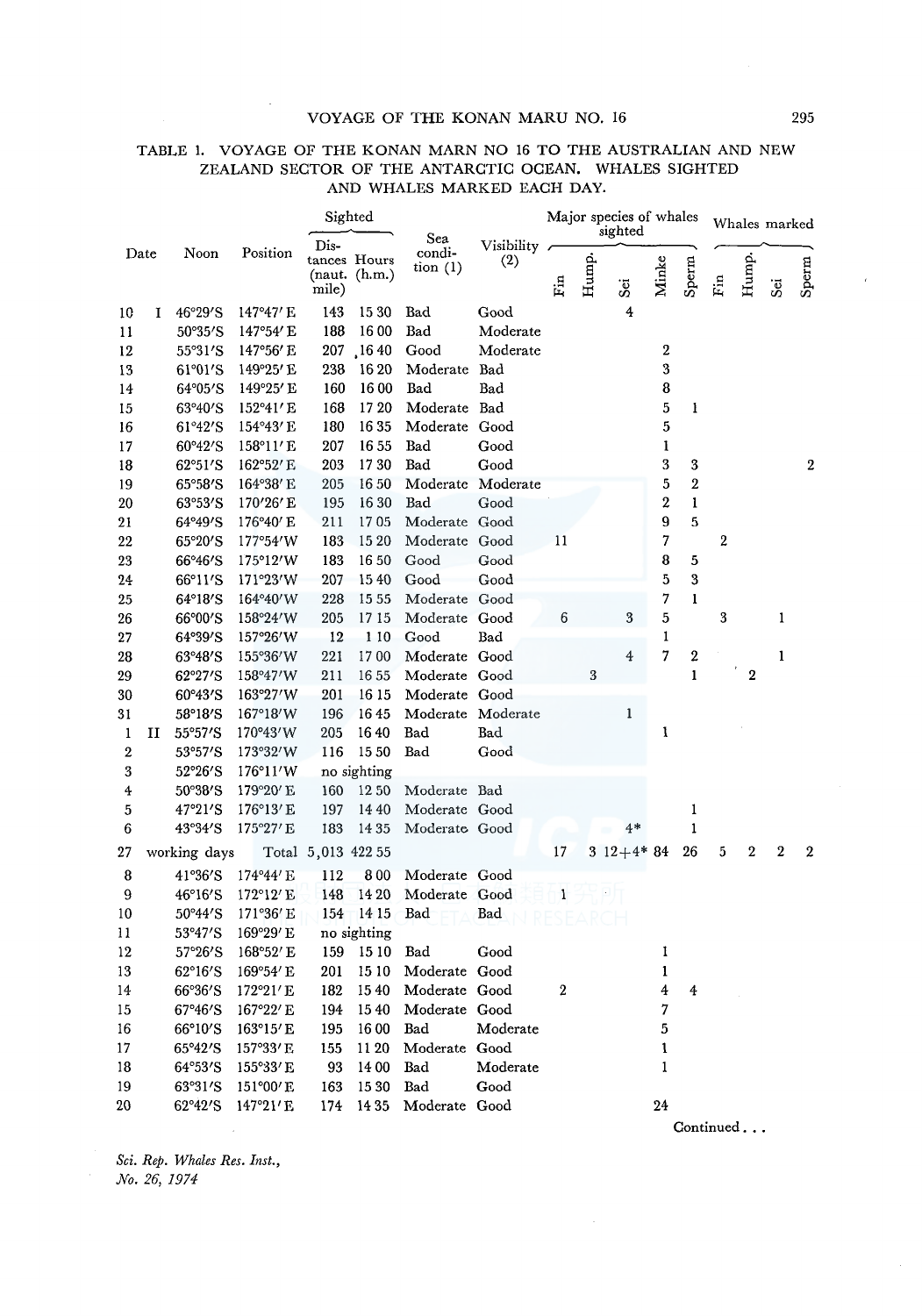|                  |                           |                                        | Sighted            |                                | Sea                  |                   |     |                  | sighted        | Major species of whales |                |                      | Whales marked |              |       |
|------------------|---------------------------|----------------------------------------|--------------------|--------------------------------|----------------------|-------------------|-----|------------------|----------------|-------------------------|----------------|----------------------|---------------|--------------|-------|
| Date             | Noon                      | Position                               | Dis-<br>mile)      | tances Hours<br>(naut. (h.m.)) | condi-<br>tion $(1)$ | Visibility<br>(2) | Fin | Hump.            | $\ddot{s}$     | Minke                   | Sperm          | $\operatorname{Fin}$ | Hump.         | .<br>Sei     | Sperm |
| 21               | $64^{\circ}24^{\prime}S$  | $143^{\circ}07'$ E                     | 147                | 1215                           | Bad                  | Moderate          |     |                  |                |                         |                |                      |               |              |       |
| 22               | $64^{\circ}17^{\prime}S$  | 139°06'E                               | 108                | 930                            | Moderate             | Bad               |     |                  |                | 13                      |                |                      |               |              |       |
| 23               | $64^{\circ}20^{\prime}S$  | 137°45'E                               |                    | no sighting                    |                      |                   |     |                  |                |                         |                |                      |               |              |       |
| 24               | $64^{\circ}34^{\prime}$ S | 136°36' E                              | 192                | 14 30                          | Maderate Good        |                   |     |                  |                | 24                      | $\overline{4}$ |                      |               |              |       |
| 25               | 63°56′S                   | $133^{\circ}22'$ E                     | 189                | 14 35                          | Moderate             | Good              |     |                  |                | 67                      |                |                      |               |              |       |
| 26               | 63°57′S                   | 126°57′ E                              | 206                | 14 35                          | Good                 | Good              |     | 2                |                | 8                       | 24             |                      |               |              |       |
| 27               | $63^{\circ}55^{\prime}$ S | 121°21′ E                              | 199                | 1505                           | Bad                  | Good              |     |                  |                | $\boldsymbol{2}$        | 1              |                      |               |              |       |
| 28               | $61^{\circ}45^{\prime}S$  | 116°59'E                               | 195                | 14 00                          | Bad                  | Good              |     | $\boldsymbol{2}$ |                | 4                       |                |                      |               |              |       |
| $1$ $III$        | 58°58′S                   | $115^{\circ}10$ 'E                     | 177                | 1345                           | Bad                  | Good              |     |                  |                | 3                       |                |                      |               |              |       |
| $\boldsymbol{2}$ | 55°00'S                   | $114^{\circ}51'E$                      | 107                | 1015                           | Bad                  | Good              |     |                  |                | 1                       |                |                      |               |              |       |
| 3                | $52^{\circ}17^{\prime}S$  | $115^{\circ}14$ /E                     | 166                | 1300                           | Bad                  | Good              |     |                  |                |                         |                |                      |               |              |       |
| 4                | 47°36′S                   | $114^{\circ}54' \text{ E}$             | 177                | 12 30                          | Moderate             | Bad               |     |                  |                |                         |                |                      |               |              |       |
| 5                | $43^{\circ}20^{\prime}$ S | $114^{\circ}54' \text{ E}$             | 173                | 12 20                          | Moderate Good        |                   |     |                  |                |                         |                |                      |               |              |       |
| 6                | 39°52'S                   | 115°06'E                               | 159                | 12 50                          | Moderate             | Good              |     |                  |                | 1                       |                |                      |               |              |       |
| 7                | 36°23′S                   | $115^{\circ}02$ 'E                     | 168                | 14 35                          | Good                 | Good              |     |                  |                |                         | 5              |                      |               |              | 6     |
| 8                | $33^{\circ}23^{\prime}S$  | $114^{\circ}40'$ E                     | 71                 | 600                            | Good                 | Good              |     |                  |                |                         | 43             |                      |               |              |       |
| 27               | working days              |                                        | Total 4,364 359 25 |                                |                      |                   | 3   | 4                |                | 167                     | 82             |                      |               |              | 6     |
|                  |                           | 54 working days Sum Total 9,377 782 20 |                    |                                |                      |                   | 20  |                  | $712+4*251108$ |                         |                | 5                    | $\mathbf 2$   | $\mathbf{2}$ | 8     |

TABLE I. Continued.

(1)  $0 \sim 2$  Good,  $3 \sim 5$  Moderate,  $6 \sim$  Bad.<br>(2)  $\sim 6$  Good,  $5 \sim 3$  Moderate,  $2 \sim$  Bad.  $\sim$  6 Good, 5 $\sim$ 3 Moderate, 2 $\sim$  Bad.

## TABLE 2. WHALES ESTIMATED TO HAVE BEEN EFFECTIVELY MARKED.

| Species                                                                                                                                                                                                                                                | Fin | Hump.          | Sei       | Minke | Sperm | Total |
|--------------------------------------------------------------------------------------------------------------------------------------------------------------------------------------------------------------------------------------------------------|-----|----------------|-----------|-------|-------|-------|
| Whales sighted                                                                                                                                                                                                                                         | 20  |                | $12 + 4*$ | 251   | 108   | 402   |
| Schools encountered                                                                                                                                                                                                                                    | 6   | 3              | $6 + 3*$  | 158   | 76    | 252   |
| Whales marked effectively                                                                                                                                                                                                                              | 5   | $\overline{2}$ | 2         |       | 8     | 16    |
| Marking                                                                                                                                                                                                                                                |     |                |           |       |       |       |
| Hit                                                                                                                                                                                                                                                    | 7   | 4              | 4         |       | 9     | 24    |
| Hit-mark protruding                                                                                                                                                                                                                                    |     |                |           |       |       |       |
| Possible hit                                                                                                                                                                                                                                           |     |                |           |       | 2     | 2     |
| No verdict                                                                                                                                                                                                                                             | 2   |                |           |       | 2     | 4     |
| Richochet                                                                                                                                                                                                                                              |     |                |           |       |       | 2     |
| Miss                                                                                                                                                                                                                                                   | 5   |                | 2         | 3     |       | 18    |
| Total                                                                                                                                                                                                                                                  | 15  | 5              | 6         | 3     | 21    | 50    |
| $\Phi$ = $D_{11}$ = $D_{12}$ = $D_{21}$ = $D_{22}$ = $D_{21}$ = $D_{22}$ = $D_{21}$ = $D_{22}$ = $D_{21}$ = $D_{22}$ = $D_{21}$ = $D_{22}$ = $D_{21}$ = $D_{22}$ = $D_{21}$ = $D_{22}$ = $D_{21}$ = $D_{22}$ = $D_{21}$ = $D_{22}$ = $D_{21}$ = $D_{2$ |     |                |           |       |       |       |

\* Probably Bryde's whale.

Convergence regions, just south of Tasmania and east waters to New Zealand. However, at the begining of March not one sei whale were encountered in the convergence region of the South East Indian Ocean, where most sei whales have been recently taken by Japanese whaling expeditions between December and early February. It is conceivable that 4 sei whales encountered in the east water to New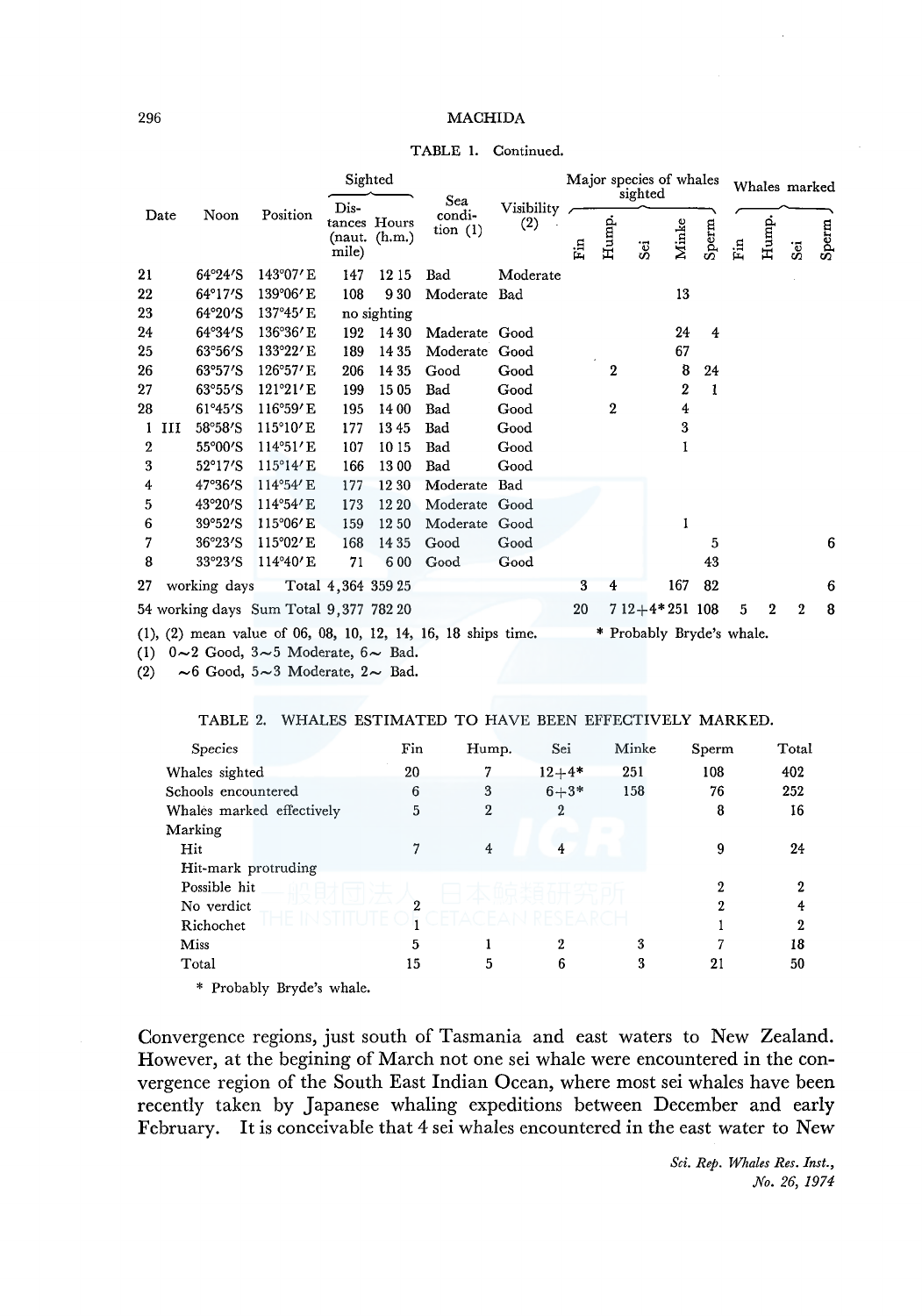Zealand were Bryde's whales, judging from their swimming behaviours. They were located over the Mernoo Bank on the Chatham Rise. 7 among other 8 sei whales were distributed in the South Pacific Antarctic Ridge region. That more sei whales were not encountered was likely to due to the possibility that sighting areas was not their major feeding grounds or that we may had been early in the season for them migrating into high latitudes.

The minke whale were encountered in every part of high latitudes south of the Antarctic Convergence compared to the distribution of other baleen whales, and we sighted up to 251 after all. It seems that the great number of the minke whale encountered indicates the large population of the species well.

The number of the sperm whale observed is also rather great. Most of them, except those encountered south of Cape of Leeuwin in South West Australia, were solitary bulls. It seemed that sperm whales sighted south of Cape Leeuwin were main herds, which were distributed on the continental slope. It will be noted that distinct concentration of solitary bulls (24) were lacated between  $126^{\circ}$  and  $128^{\circ}$  E on about 64° S.

The whale marks and marking guns were provided us by the Far Seas Fisheries Laboratory, Japanese Fisheries Agency. We used the marks of the International Whale Marking Programe and some of Japanese Fisheries Agency. Tables 1and2 show the whales marked during the cruise. We intended have marked as many whales sighted as possible. We were oblidged not to waste much marking time because the time and distance for whale sighting were to be extended.

## OCEANIC OBSERVATIONS AT THE SURFACE

## *Locations of Some Major Oceanic Fronts*

Some conspicuous oceanic features of the Antarctic Ocean are the Subtropical and Antarctic Convergences. There has been proposed another oceanic front, which is named the Australasian Subantarctic Front, existing south of the East Indian Ocean, the Australian Continent and the Tasman Sea (Burling, 1961). In this report the location of these oceanic fronts are determined from the steep mridional gradient of the surface salinity and temperature, with refering to some previous works.

Course I: Oceanic observations were made between  $44^{\circ}$  and  $64^{\circ}$ S in approximate longitude 148° E from January 9 to 14. The sea surface salinity and temperature along this traverse course have been plotted in Fig. 3. Between 45° and 46° S salinity decrease from 35.2 to 34.8 $\frac{6}{100}$  and temperature falls off from 14° to 11°C. These conditions seem to show evidently the Subtropical Convergence region locating south of Tasmania.

A great increase and decrease in temperature and salinity occurred repeatedly between  $50^{\circ}$  and  $53^{\circ}$  S. In the region salinity fluctuates from 34.6 to 34.1% and temperature varies between 9.5° and 7°C. A character of the Australasian Subantarctic Front is sufficently met with their sharp gradients. As the steep meridional gradient occurred three times, it seems possible, therefore, that the front meandered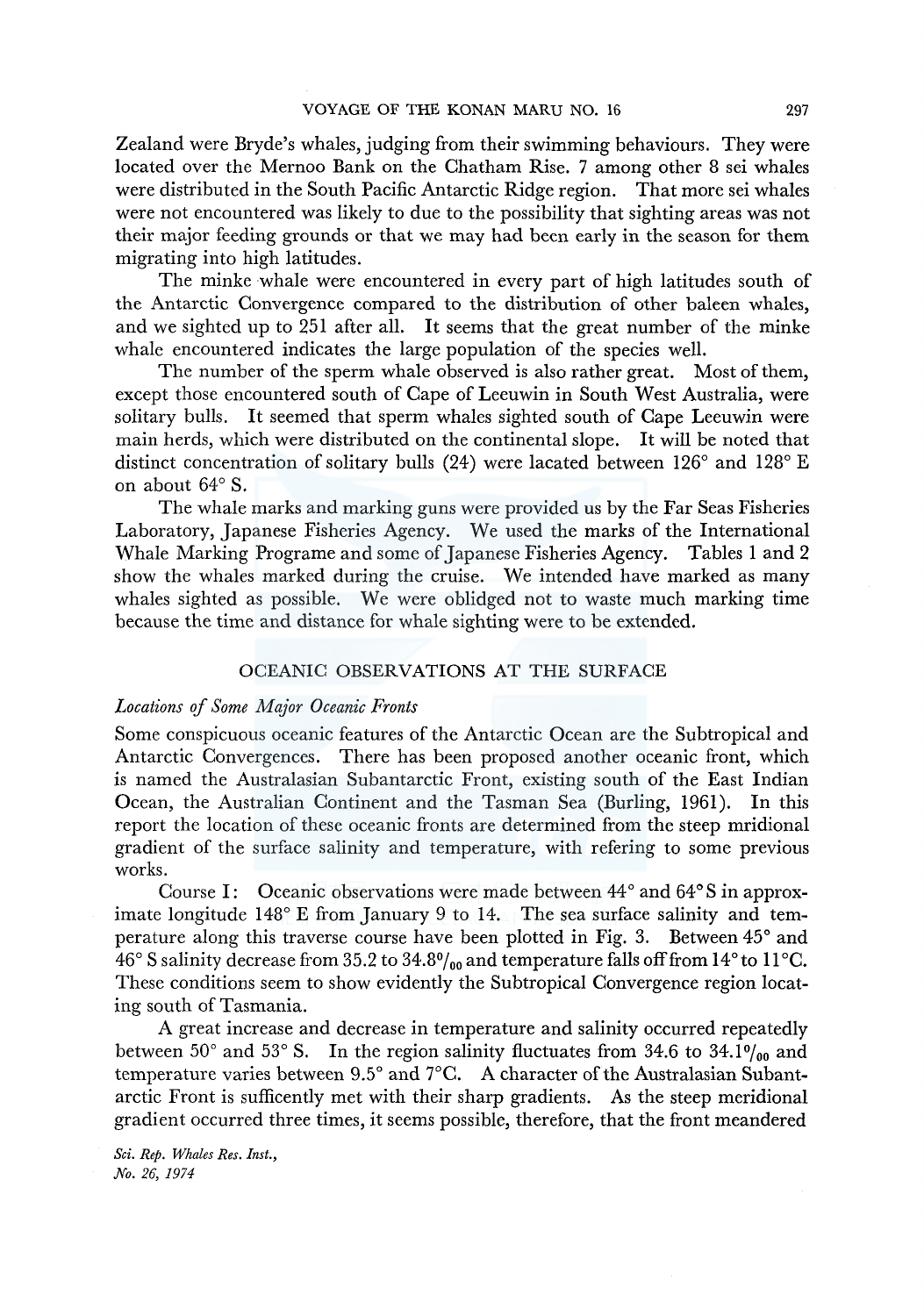in the counter-S shape.

Between 53.5 $\degree$  and 55.5 $\degree$  S the surface temperature decrease sharply from  $7\degree$  to 1.5°C. There is also sharp change in salinity from 34.1 to  $33.8\%$ <sub>00</sub> in this zone. These oceanic conditions seem to indicate clearly the Antarctic Convergence.

Course II: Fig. 4 shows a latitudinal change of salinity and temperature at the surface along the traverse course, observed between  $42^{\circ}$  and  $62^{\circ}$ S during January



Fig. 3. Surface temperature and salinity along the traverse coune I in approximately !48°E (January 10-14, 1973).



Fig. 4. Surface temperature and salinity along the traverse course II (January 29- February 6, 1973).

29 to February 6. The convergence region in the eastern waters to New Zealand is generally shown by about from 35.0 to  $34.5\%_{00}$  and by about from  $13^{\circ}$  to  $16^{\circ}\text{C}$  in summer (Deacon, 1937; Garner, 1954, 1959). These oceanic parameters were clearly distributed between about 42° and 44.5° S, and the gradient in salinity and temperature are considerably sharp between about  $42^{\circ}$  and  $44.5^{\circ}$  S and so it may be con-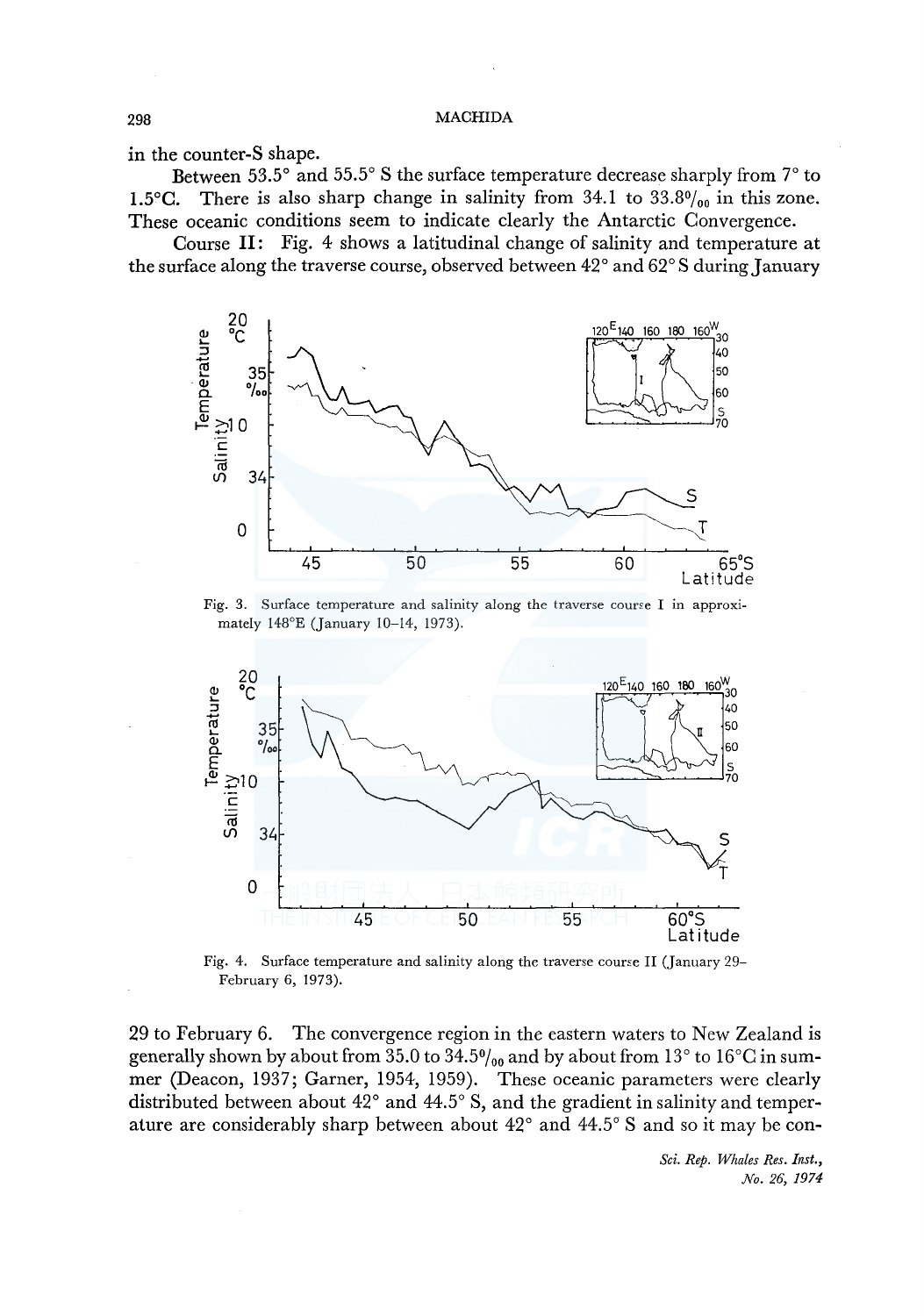eluded that the Subtropical Convergence region present between 42° and 44.5° S. A sudden increase in salinity near 43° 15' S seems to suggest the curvature of the convergence and the southward tangue-shaped extension of the Subtropical Water.

Temperature fall off from about 4° to 2°C and salinity also decrease from about 33.9 to 33.7% $_{0}$  between 60° 45' and 61° 30' S. These conditions met sufficently with characters of the Antarctic Convergence.

Course III: The observation of the surface salinity and temperature were made between 43° and 67° S from February 8 to 14. The meridional change of the surface salinity and temperature along this traverse section are given in Fig. 5.

As already mentioned in the Course II, the Subtropical Convergence region in the eastern waters to New Zealand is generally defined with salinity 35.0 to 34.5 $\frac{v_{00}}{v_{00}}$ and temperature 13° to l6°C in summer. These oceanic conditions are sufficiently presented in the region between 43° and 45° S, where steep meridional gradients in salinity and temperature occur.



Fig. 5. Surface temperature and salinity along the traverse course III in approximately 170°E (February 8-14, 1973).

The sharp salinity increase in the Subtropical Convergence region seems that its water mass belongs to the Southland Current system. The current, which is a branch of the Tasman Current having characters of the Subtropical Water, passes through the Fouevaux Channel from the Tasman Sea, flows northward along the coast of the South Island and extends to off Banks Peninsula in the latitude about 44° S (Brodie, 1960; Garner, 1961).

It seems possible that the steep meridional gradient in salinity and temperature between 55° and 57.5° S show an oceanic front and a curvature of the West Wind Drift. The Subantarctic Slope of the Campbell Plateau locates just between 55<sup>°</sup> and 56° S on this traverse course. The sounding variation could have influence on the current.

The surface temperature falls sharply off from  $6.5^{\circ}$  to  $4^{\circ}$ C between  $59^{\circ}$  and 60° S and salinity also decrese sharply in the region. These steep gradient suggest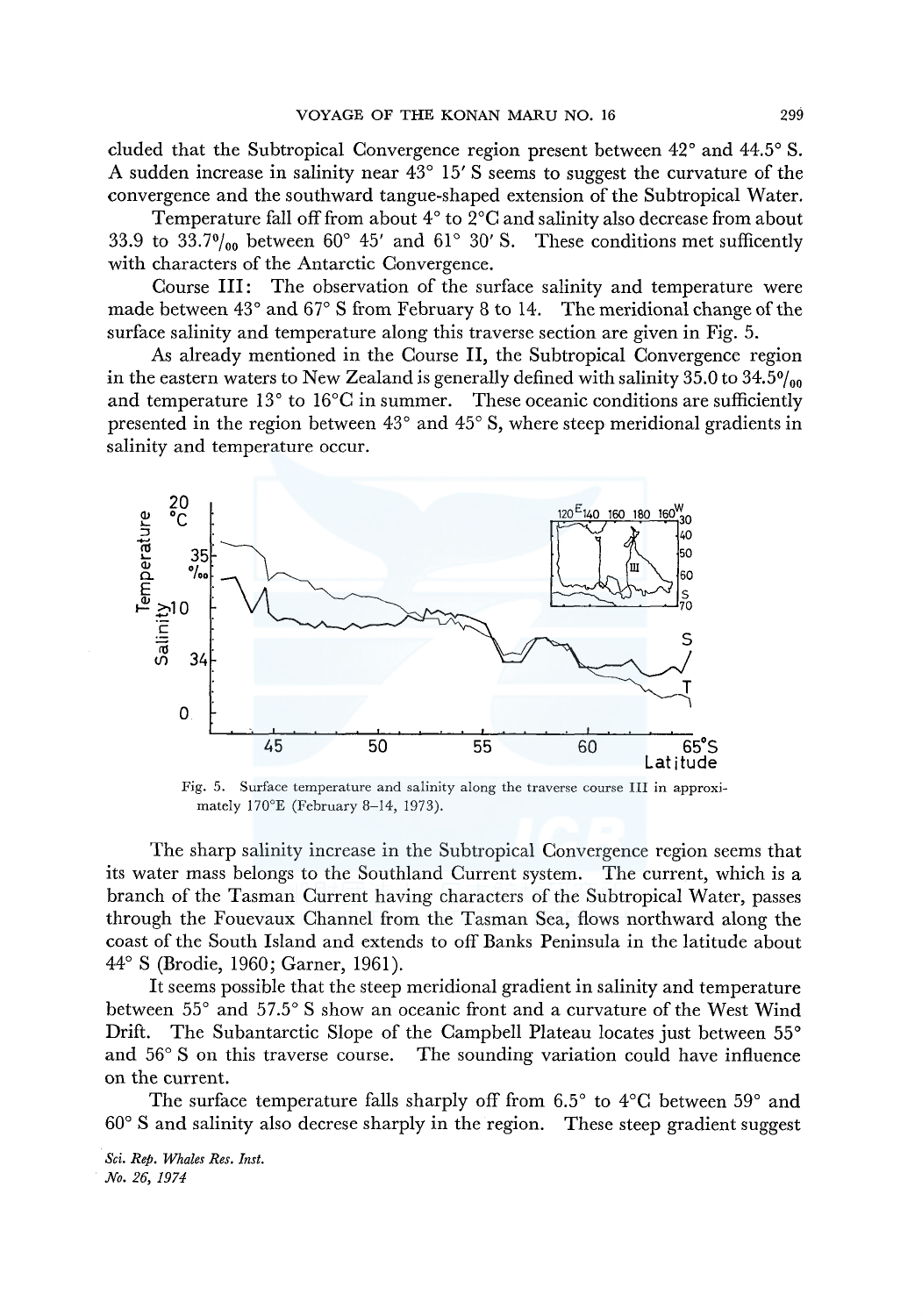evidently the Antarctic Convergence.

Course IV: Fig. 6 shows the meridional variation of the surface salinity and temperature along this traverse course, observed for the period from February 8 to March 8.

It is every difficult to define the Subtropical and Antarctic Convergence regions on account of irregular temperature and salinity changes. The salinity variation between about 35° and 40° S, where the location of the Subtropical Convergence region is expected, do not give a simple steep gradient but repeats a sharp decrease and increase. However, a more steep gradient of temperature occurs between  $39.5^{\circ}$  and  $40.5^{\circ}$  S, with a sharp salinity gradient. It is quite possible that these steep gradient in the region indicate the Subtropical Convergence region. As the temperature change from 17.5 $^{\circ}$  to 14 $^{\circ}$ C and salinity fluctuate between 35.6 and 34.9 $\frac{9}{100}$ in that region, these conditions support that estimation.



Fig. 6. Surface temperature and salinity along the traverse course IV in approximately 115°E (February 27-March 8, 1973).

Going north from the Antarctic Continent the surface temperature increases slowly untill the region between 50° and 49° S is reached where the relatively rapid increase of some 2°C occurs. Although the rapid increase in temperature and salinity suggests the Antarctic Convergence, the temperature  $5^{\circ}$  to  $7^{\circ}$ C in the zone seems to be relatively higher than ones of the convergence defined by previous works (Deacon, 1937; Mackintosh, 1964; Houtman, 1968). The high temperature may be partly caused by rare heating by the solar radiation. It may be defined here that the Anarctic Convergence existed between 50° and 49° S on this traverse cource.

The salinity change sharply from 34.7 to 34.2% between about 44.5° and 46° S south of the Subtropical Convergence. The center of the steep salinity gradient range is about  $34.5\%$ <sub>00</sub> and locates at  $45^{\circ}$  S. The surface temperature range in the zone, however, is higher than that which is an indication of the Australasian Suban-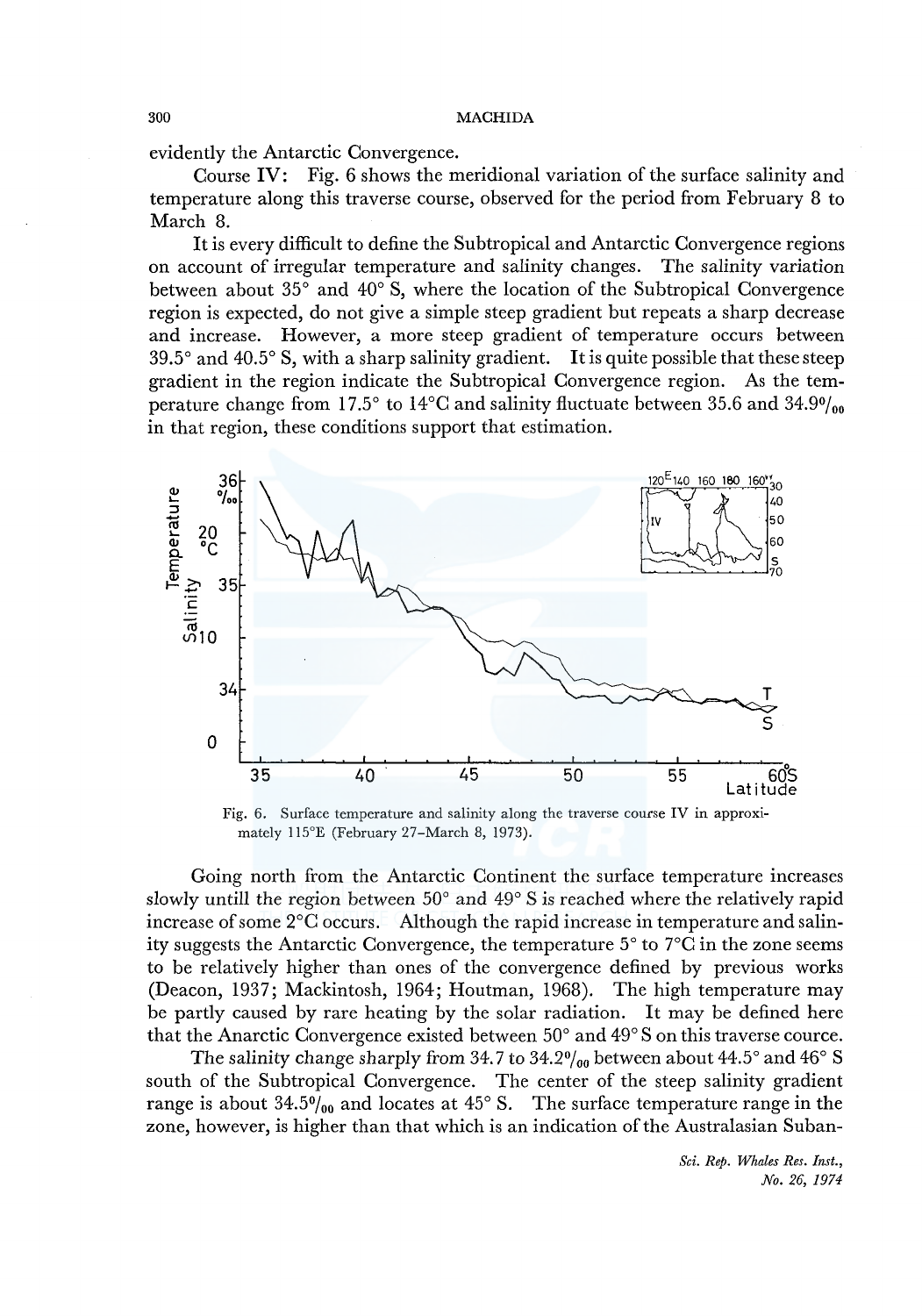tarctic Front. The reason may be partly caused by unusual heating of the solar radiation as well as in the Antarctic Convergence region. antarctic Front, therefore, is defined here to be located between 44.5° and 46° S.

# *Distribution* of *Pack-Ice, Icebergs and Patch* of *Krill*

The information on the distribution of the Antarctic sea ice will be some help to the study of oceanic problems in the Antarctic Ocean. Although the available observation in old times are quite inadequete for a detailed account of the distribution and movements of the pack-ice and icebergs as a whole, there are some published works on the distribution of the pack-ice edge; papers by Hansen (1934) and Mackintosh and Herdman (1940) were vased on whaling factory ships and oceanograraphical research vesseles. Recent ones, however, have been established on photographs from satellites (Prehoehl, 1966; Sissalia *et al.,* 1972).

Records on the observed position of the northern limits of the pack-ice and icebergs at differnt times during the cruise are plotted in Figs. 1 and 2.

The observed pack-ice was the very close one and the melting drift ice. The very close pack-ice was encountered only in the vicinity of  $64^{\circ}$  S,  $150^{\circ}$  E on January 14 and 15. The melting drift-ice, on the other hand, were observed at different places.

As it is wellknown that icebergs are located up to about 60° S south of Australia and New Zealand, the northern limit of the distribution on icebergs are shown on only for traverse course across the Antarctic Ocean (Figs. 1 and 2). On the Course I a typical tabular iceberg was first encountered in 56° 02' S, 148° 13' E on January 12. The last iceberg observed on the traverse course II was in  $62^{\circ}$  30' S, 157° 00' E south of the Antarctic Convergence on January 29. It was very large and typical tabular iceberg. On the Course III from New Zealand to the Balleny Islands an iceberg was sighted in 63° 50' S, 171° 00' E fruther south of the Antarctic Convergence on February 13. The northern limit of the distribution of iceberg on the traverse Course IV was in 60° 30 'S, 116° 20' Eon March 2, further south of the Antarctic Convergence.

As mentioned above, it seems that icebergs were not distributed across the Antarctic Convergence in the Australian and New Zeland sector between January and March, 1973.

The Antarctic krill, mainly *Euphausia superba,* have been recently regarded as the latent fishery resources, since its standing crop is vast. Its recources has been hoped for food ones as the world population has been gradually increasing.

The krill is often found in very dense concentrations at the surface. They are called patch and swarm. In this report the geographical distribution of the krill patch at the surface is shown (Figs. 1 and 2), but relationship between it and the oceanic conditions will be discussed in another report.

Patches of the krill were roughly distributed south of  $63^{\circ}$  S between  $148^{\circ}$  E and  $155^{\circ}$  W. In the region they were distributed in temperatures less than  $2^{\circ}$ C, which retains characters of the Anarctic Winter Water, and most of them were encountered in temperatures between  $-0.5^{\circ}$  and 1.5 $^{\circ}$ C.